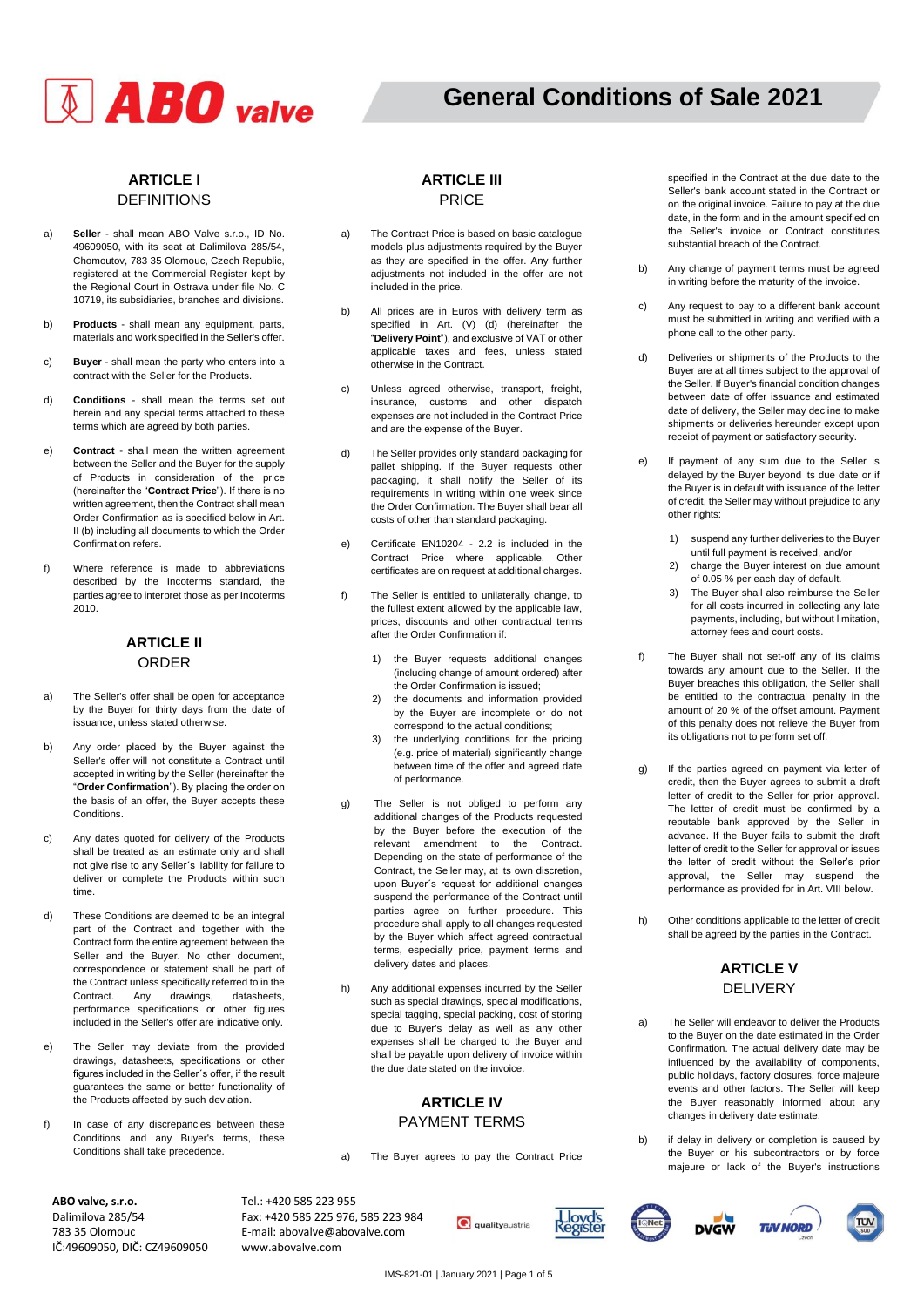# $\sqrt[3]{ABO}$  valve

# **General Conditions of Sale 2021**

**2020**

including any tests or inspection beyond those specified in the Contract, then the time for delivery or completion shall be extended for a period corresponding to such delay.

- c) Where binding delivery dates are explicitly confirmed by the Seller, then if the Seller is more than fifteen business days late with delivery of the Products in accordance with the Order Confirmation, the Buyer shall be entitled to liquidated damages at the rate of 0.5% of the Contract Price of the item delayed for each full week of delay up to a maximum of 5% of the Contract Price of the item delayed. These liquidated damages are accepted by the Buyer as the sole compensation for the Seller's failure to deliver on time. Payment of such damages shall not relieve the Seller from obligations to complete delivery of the Products.
- d) Unless otherwise agreed in writing by the Seller and the Buyer, the Delivery Point is the Seller's factory in Olomouc, the Czech Republic, at FCA condition.
- e) Partial as well as early shipments are possible.
- f) Products will be supplied with documentation as specified in the Contract.
- g) The Seller will notify the Buyer in writing when the Products are available for collection at the Delivery Point. After receiving such notification, the Buyer is expected to arrange collection within one week from receipt of such notice and inform the Seller on operational details.
- h) If for any reason the Buyer fails to collect the Products within the period stipulated in Art. V (g) above, then on the last day of this period:
	- 1) risk of loss to the Products shall pass to the Buyer,
	- 2) the Products shall be deemed to have been properly delivered and accepted by the Buyer without any reservations and
	- 3) the Seller, at its sole discretion, may store the Products until the Buyer picks them up, whereupon the Buyer shall be liable for all related costs and expenses (including, but not limited to, storage and insurance) at a minimum rate of EUR 100 per day,
- i) Where delivery terms place the obligation on the Buyer to arrange transportation, the Buyer must confirm in writing to the Seller the destination country of the transport including the exact address.
- j) Seller does not insure shipments beyond the contractual Delivery Point and, therefore, all claims of lost or damaged Products in transit beyond Delivery Point must be filed directly with the transportation company.
- k) Any failure of the Buyer to provide appropriate instructions, documents, licenses and/or authorizations necessary for delivery of the Products shall be treated as a failure of the Buyer to accept delivery of the Products. Any orders uncollected by the Buyer for more than sixty days from the estimated date of delivery may be treated as cancelled and the Products deemed returned.
- l) If the Seller is unable due to any cause beyond his reasonable control, e.g. force majeure

Tel.: +420 585 223 955

www.abovalve.com

Fax: +420 585 225 976, 585 223 984 E-mail: abovalve@abovalve.com

**ABO valve, s.r.o.** Dalimilova 285/54 783 35 Olomouc IČ:49609050, DIČ: CZ49609050 event, to dispatch or ship the Products, the Seller may arrange on the Buyer's behalf storage of the Products. Upon Seller's notification that the Products are in the storage, the risk of loss for the Products shall pass to the Buyer and any payments due on delivery of the Products shall be paid as if the Products had been delivered to the place stipulated in the Contract. The cost of storage and insurance shall be borne by the Buyer.

- m) Following delivery of the Products in accordance with the Contract and unless expressly notified by the Buyer to the Seller in writing within five days from the delivery of the Products, the Products shall be deemed as accepted by the Buyer without any reservations.
- Upon acceptance of the Products the Buyer shall be responsible for the storage, operation and maintenance of the Products in accordance with manufacturer's instructions and with hindsight to the nature of the Product and the environment in which it operates, except for defects or deficiencies which are covered by the Warranty as specified in Art. IX.
- o) Returns of transportation packaging and other packaging are not accepted by Seller. The Buyer is obliged to dispose of packaging at its own expense.
- p) The Buyer agrees to indemnify, defend and hold harmless the Seller for all claims, losses, damages or expenses, including reasonable attorney's fees, arising out of any misrepresentation by or on behalf of the Buyer or any violation by the Seller (including any subsequent buyers or transferees and/or any of their agents, brokers, forwarders or representatives) of any import or export laws or regulations, including without limitation to those of the EU, US, Japan, Canada and the UK.

#### **ARTICLE VI TESTING**

- a) Products manufactured by the Seller will be subject to the Seller's standard tests in accordance with the applicable standards.
- b) Any additional testing or inspection requested by the Buyer must be agreed in the Contract in advance with the Buyer bearing all the costs.
- c) If the Parties agree in writing that Buyer will attend performance of a test, then the Buyer will be given notice in writing at least seven days before the test date.
- d) If the Parties agree in writing that the Buyer will inspect manufacturing of the Products, then the Buyer shall send notice to the Seller at least seven days before intended start of inspection. In the notice, the Buyer shall state duration of the inspection, number of attendees and all other necessary information. The Seller reserves the right to limit number of attendees due to safety and capacity reasons.
- e) If the Buyer's representative fails to attend an agreed test or inspection, then it shall be deemed as if the Buyer´s representative attended the test or inspection and raised no

objections. The Buyer itself shall be solely liable for the costs of its representative´s visit.

f) Where an inspection by the Buyer has taken place, the Seller shall not be liable for claims of any defect in the Products that were apparent during the inspection and were not disputed by Buyer at the time of inspection.

#### **ARTICLE VII** TITLE

- a) Title to the Products included in the Contract shall pass to the Buyer once the Seller has received the whole Contract Price minus the retention money, if applicable.
- b) Where the Seller retains title to the Products, the Buyer is not allowed to sell such Products further, neither shall the Buyer allow establishment of any rights of third parties to such Products. Further, the Buyer is not allowed to remove or obliterate any nameplates or other identifying symbols which the Seller may have affixed to any part of the Products.
- c) If the Buyer breaches any of the obligations stipulated in Art. (VII) (b), the Seller shall be entitled to the contractual penalty in the amount of 20 % of the price of the Products affected by such breach. Payment of this penalty does not relieve the Buyer from its obligations.
- d) Where the Seller retains title and the Products are combined with other products not supplied by the Seller, the Seller shall become co-owner of the newly created asset.
- e) Where the Seller retains title to the Products, the Products shall be insured at full replacement value by the Buyer starting from collection or delivery and including storage, erection and commissioning. Evidence of such insurance shall be made available to the Seller upon request. If the Buyer fails to insure the Products as provided in this Art. (VII) (e), then the Seller shall be entitled to the contractual penalty in the amount of 20 % of the price of the Products affected by such breach. Payment of this penalty does not relieve the Buyer from its obligations to insure the Products.
- f) If the Buyer fails to pay the Contract Price to the Seller in accordance with the Contract for any Products delivered to or collected by the Buyer, the Buyer accepts the Seller's right to enter the Buyer's premises to take possession of such Products.

## **ARTICLE VIII** TERMINATION AND **SUSPENSION**

a) Should the Buyer be in default with the performance of the Contract, including, but not limited to, any payment or issuance of the letter of credit, or with the performance of any other of its obligations, then the Seller may suspend its performance of the Contract without being in default with the performance of its obligations. The suspension will last until the Buyer performs all its obligations.

**TIN NORD** 

**DVGW** 

**Q** qualityaustria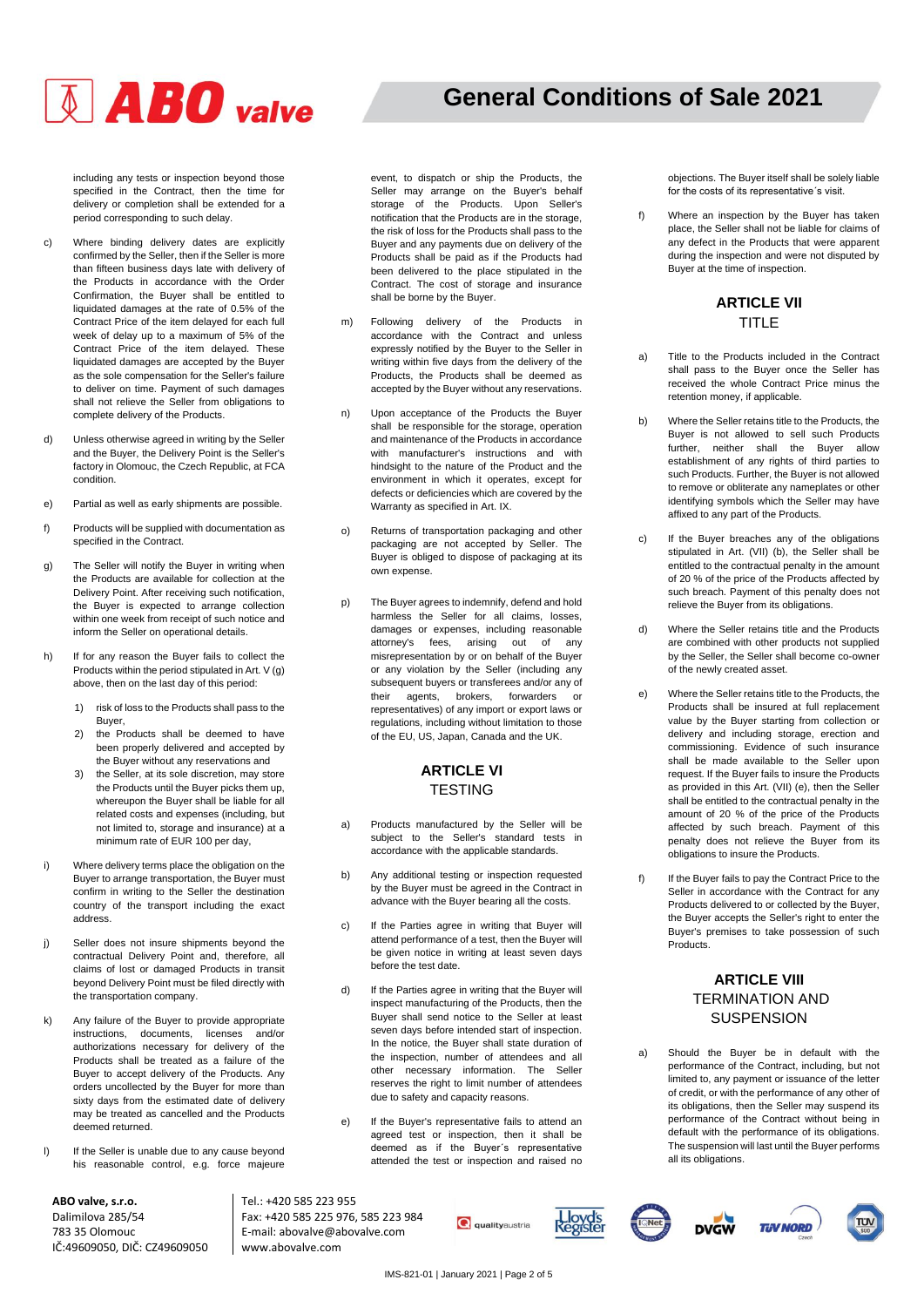

**2020**

Contract if the Products are being finalized, already produced, ready for packing or already packed for shipment.

i) The Seller shall send to the Buyer invoice for the respective amount of termination charge together with documents demonstrating these costs within thirty days from the termination of

> **ARTICLE IX** WARRANTY

a) The Seller guarantees that under proper storage, installation, use, care and maintenance the Products supplied will be free from defects in design, materials and workmanship for a period of twelve months from installation, or twenty-four months from shipment from the Seller's factory, whichever event occurs earlier (hereinafter the "**Warranty Period**"). b) The Seller does not provide warranty for resistance against chemical or stress corrosion. c) No warranty of merchantability or fitness for a particular purpose is intended or given. d) Any Products supplied under the Contract that were not manufactured by the Seller shall be subject to the warranty provided by their

the Contract.

supplier (if any).

e) The Seller's warranty shall apply only if:

obtained from the Seller,

defective.

Products if:

3) upon delivery of the allegedly defective Products, the Seller reasonably verifies Buyer's claim that the Products are

1) the Buyer makes any further use of the Products after giving warranty claim notice

> - damage during transport, or - damage occurred due to event of

f) The Seller shall not be liable for defects of the

pursuant to Art. IX (e) (1), 2) the defect arises because of:

> force majeure, - normal wear and tear, or

1) the Buyer gives written notice to the Seller of the defect during the Warranty Period and within fourteen days since the Buyer discovers or ought to have discovered the defect. Notification of the defect must be in written form and must be substantiated by documents evidencing the validity of claim, 2) the defective parts shall be returned by the Buyer free of charge to the Seller's factory unless agreed otherwise in writing. No returns will be accepted for the Products lacking a clearly visible return number

- b) The Seller may, at its discretion, decide to continue to perform the Contract even before the cause of the suspension is removed.
- c) Where possible, the Seller should notify the Buyer of the commencement of suspension in writing at least five days in advance.
- d) In case of suspension, all the deadlines stipulated for the Seller shall be postponed by a period corresponding to the duration of the suspension. In that case, the Buyer shall pay any and all costs and fees associated with the postponement of the deadlines, including, but not limited to, fees related to the extending the validity of the letter of credit as well as storage costs.
- e) In case of suspension exceeding two weeks, before the renewal of the performance, the Parties shall enter into an amendment providing for delivery deadlines, the Contract Price and other terms and conditions unless the Seller declares in writing that it does not insist on the amendment.
- f) The Buyer may withdraw from the Contract only in cases explicitly specified in the Contract.
- g) The Seller may withdraw from the Contract, among others in cases explicitly specified in the Contract and also
	- 1) in the event of a material breach of the Buyer's obligations. Material breach of the Buyer's obligations is deemed to exist, without limitation, in case of a default with any payment due under the Contract for a period exceeding sixty days,
	- 2) if the Buyer becomes insolvent, files a petition for bankruptcy or commences or has commenced against it proceedings relating to bankruptcy, receivership, reorganization or assignment for the benefit of creditors,
	- 3) if the Buyer is in delay with the performance of its obligations for more than sixty days.
- h) Termination of the Contract in whole or in part including withdrawal from the Contract by the Buyer is permissible only with the prior written consent of the Seller, which may be provided against the payment by the Buyer to the Seller of all Seller's costs, charges, expenses and loss of earnings in respect of all work undertaken, in progress, or completed, or arising as a result of such termination. Indicative termination charges are as follows:
	- 1) 5 % of the price of the terminated Contract amount if the Seller has not begun production or assembly of the Products,
	- 2) 20 % of the price of the terminated Contract if the Seller has not begun production or assembly of the Products but has ordered components,
	- 3) 50 % of the price of the terminated Contract if the Products are already in the process of production,
	- 4) 80 % of the price of the terminated Contract if 80% of the Products is finalized,
	- 5) 100 % of the price of the terminated

**ABO valve, s.r.o.** Dalimilova 285/54 783 35 Olomouc IČ:49609050, DIČ: CZ49609050 Tel.: +420 585 223 955 Fax: +420 585 225 976, 585 223 984 E-mail: abovalve@abovalve.com www.abovalve.com

**Q** qualityaustria

- Buyer's failure to follow Seller´s oral or written instructions as to the storage, installation,<br>
commissioning. use or commissioning, use or maintenance of the Products, or

- 3) the Product was used negligently, tampered with or otherwise improperly handled,
- 4) the Buyer alters or repairs the Products without the prior written consent of the Seller.
- g) Any Products returned to the Seller shall be cleaned of all process related materials (hereinafter the "**Decontamination**"). Products returned without the Decontamination shall be quarantined and subjected to a Decontamination at the Buyer's expense. In all cases the Buyer shall indemnify the Seller for all losses, costs, claims, damages including injury or death associated with contamination of the **Products**
- h) For acknowledged warranty claims, the Seller shall choose, at its sole discretion exercised to the fullest extent allowed by the applicable law, one of the following options:
	- 1) replacement of the faulty Products and shipping to the Buyer at no costs for the Buyer, or
	- 2) repair of defective parts at the Seller's factory and shipping to the Buyer at no costs for the Buyer.
- i) The Seller does not provide any warranty for replaced or repaired Products.
- j) No further reimbursement besides options stated in Art. IX (h) applies.

# **ARTICLE X**  AUTHORIZED RETURNS

- a) Besides warranty as specified in Art. IX, the Seller also provides the Buyer with possibility of authorized returns. Following conditions apply:
	- the return request is made by the Buyer within fifteen days following delivery of the applicable Product(s) to the Buyer and
	- 2) the Product(s) are in good, reusable condition and remain standard products (i.e. not custom-made or obsolete) and
	- 3) the Buyer shall prepay all transport charges of returned Products to the Seller's premises in Olomouc, Czech Republic, and
	- 4) returns will not be accepted for fully or partially damaged Products.
	- 5) For standard Products without any adjustments requested by the Buyer returned in perfect sellable conditions the Seller shall reimburse to the Buyer 70 % of the Products price.
	- 6) For standard Products without any adjustments requested by the Buyer, however, with any special assembly involved, such as automated valves, and returned in perfect selling conditions, the Seller shall reimburse to the Buyer 50 % of the Products price.
	- 7) All other Products and all Products

**TIN NORD** 







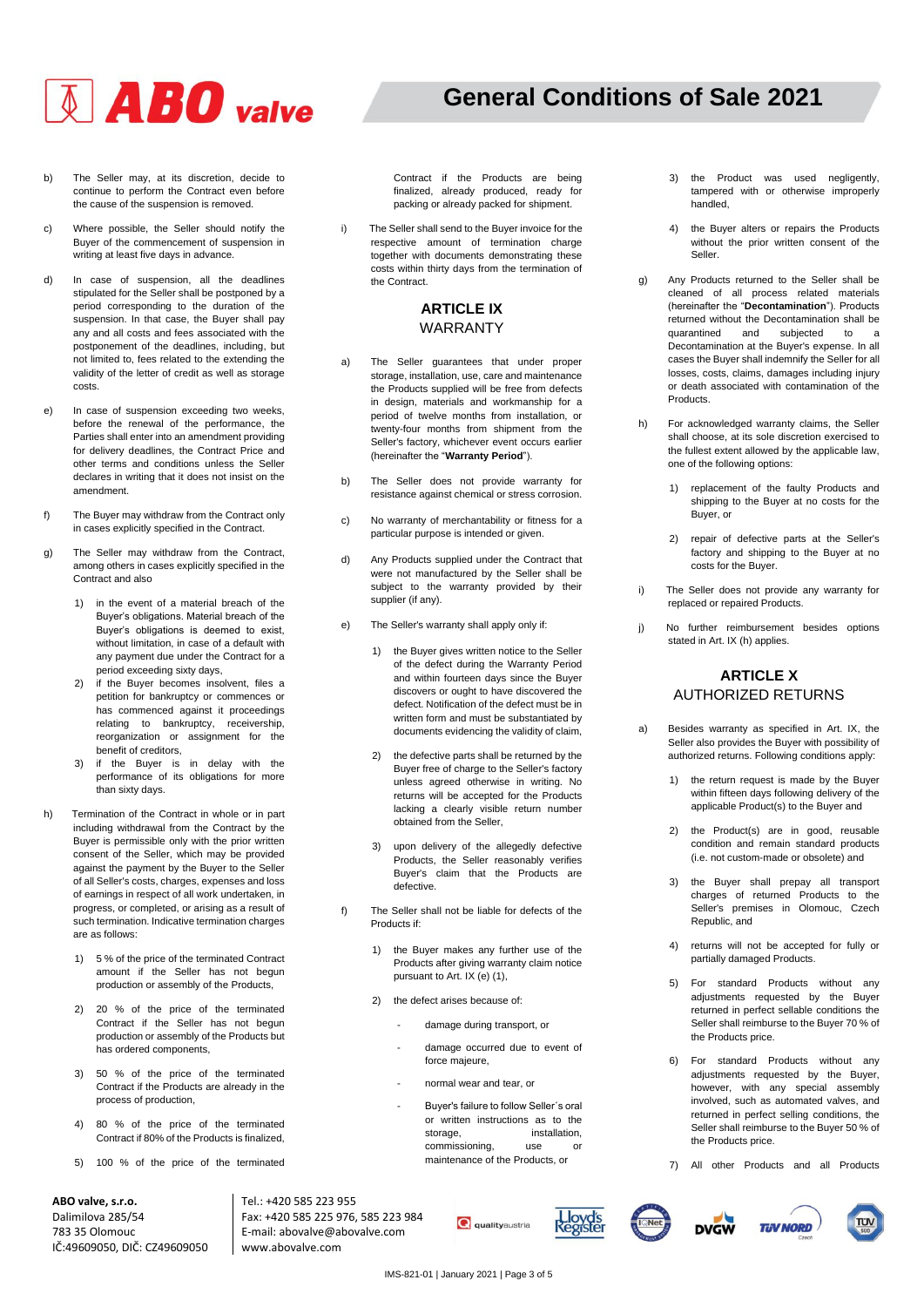

# **General Conditions of Sale 2021**

**2020**

produced upon specific Buyer´s request will not be accepted as returns.

- 8) Transport, packing, customs and similar fees are non-refundable.
- 9) From the product price to be reimbursed in accordance with Art.  $X$  (a) (5), (6) and (7) above, shall be deducted shipping, restocking and reconditioning fees in the amount determined by the Seller.
- b) No returns will be accepted for the Products lacking a clearly visible return number obtained from the Seller.
- c) Condition of returned Products shall be assessed exclusively by the Seller.
- d) The paid Purchase Price shall be reimbursed to the Buyer on the basis of a credit note issued by the Seller.

# **ARTICLE XI** LIABILITY

- a) The Seller shall not be liable for any indirect or consequential loss including, but not limited to, indirect loss, loss of profit, loss of use, loss of production or loss of opportunity suffered by the Buyer, arising in connection with the supply of Products in the Contract.
- b) The Seller's maximum aggregate liability in relation to the supply of the Products, regardless whether such liability is contractual, based on tort or of any other nature, shall not exceed 10 % of invoice price of the affected Products including any possible contractual penalties or liquidated damages.
- c) This limitation is applicable to the fullest extent permitted by the applicable law.
- d) The Seller shall not be liable for any damage, injury, errors or omissions caused by the Buyer's, or the Buyer's sub-contractor's personnel whether under the supervision or not.
- e) The Seller shall not be liable for any loss, injury, death or damage of any kind whatsoever resulting from the sale or use of the Seller's Products for any purpose other than that specified in the Contract.
- f) Seller will not be liable for any costs, charges, or damage arising from errors or omissions in any drawings, designs, software and other information issued. The Buyer is responsible for the accuracy and reliability of all designs, drawings, information and other details or materials supplied by the Buyer to the Seller.
- g) The Seller represents that it has concluded an insurance contract for damage caused by defective products or work, caused by activity and / or relationship including insurance of pure financial loss. The insurance certificate might be provided upon the Buyer´s written request.
- h) The Seller further represents that the Seller is liable only to the extent covered by the insurance and that the Buyer will receive the

**ABO valve, s.r.o.** Dalimilova 285/54 783 35 Olomouc IČ:49609050, DIČ: CZ49609050 amount in which the performance required by the Buyer is covered by the insurance indemnity paid by the insurance company and only after the Seller receives the corresponding insurance indemnity from its insurance company.

## **ARTICLE XII** INTELLECTUAL PROPERTY AND CONFIDENTIALITY

- a) Any and all copyrights, patents, trademarks, trade secrets, know-how and other intellectual property or proprietary rights pursuant to the laws of any jurisdiction worldwide (hereinafter the "**IP Rights**") associated with or relating to the Products shall belong solely and exclusively to the Seller.
- b) The Seller retains all IP Rights, whether registered or unregistered, including without limitation, copyright of all documents, drawing rights, design rights, developed programmes, software, models and other data provided or developed in the course of the Contract. Unless otherwise stated by the Seller, the Buyer shall have the right to use the drawings, designs, software and other information provided for use in respect of the installation, commissioning, operation and maintenance of the Products.
- c) Such drawings, designs, software and other information are submitted in strict confidence on the understanding that such shall be used for the sole purpose of the Seller's offer and any subsequent contract, operation and maintenance. Each party will keep the contents of the Contract and all prior and subsequent discussions and submissions confidential and shall not disclose it to any third party and shall restrict access to the same from its own employees on a need to know basis.
- d) The parties may not provide or disclose any information, documents or photographs relating to any contract entered into between the parties to third parties without prior express written consent of the other party, except for subcontractors and other persons involved in the performance hereof, provided that such persons are also bound by an obligation to maintain confidentiality within the same scope as the parties. Parties shall restrict access to the same from its own employees on a need to know basis.
- In case of breach of the obligations set out in Art. XII (c) and (d) hereof, the Buyer is obliged to pay to the Seller a contractual penalty in the amount of EUR 50,000 for each individual occurrence of breach of these obligations, even repeatedly.
- f) Obligations following from this Art. XII shall remain valid for a period of ten years from the termination of any contract between the Buyer and the Seller.
- g) Seller reserves the right to change, discontinue or alter the design and construction of the Products without prior notice and without further obligation.

#### Tel.: +420 585 223 955 Fax: +420 585 225 976, 585 223 984 E-mail: abovalve@abovalve.com www.abovalve.com





# **ARTICLE XIII**  FORCE MAJEURE

- a) The Contract shall be extended by a reasonable period if performance of the Seller's obligations in accordance with the Contract is delayed by any condition which is beyond the Seller´s control and was not caused by the Seller including, but not limited to, natural disasters, earthquakes, floods, hurricanes, named tropical storms, lightning strikes, ice storms, blizzards, icebergs, pack ice, air and sea disasters, explosions and fire, epidemics, acts of God, acts of public enemy, war, terrorism, national emergency, invasion, insurrection, riot, strike, lockout, blockade or other industrial disputes any laws, rules, regulations, orders, directives or requirements of or interference by any government or government agency, inability or delay in obtaining supplies of adequate or suitable materials, power outage or other circumstances , whether existing at the date of the Contract or arising thereafter, which the Seller could not have reasonably avoided or overcome.
- b) The Seller shall notify the Buyer in writing as soon as possible of any occurrence of force majeure Event including its predicted duration and also about termination of such event.

a) Each party shall at all times endeavour to minimize any delay in performance of the Contract caused by the force majeure event. Where an event of Force Majeure shall continue for a period of more than ninety days from the Seller's notification to the Buyer, then either party may terminate the Contract. All direct costs for work completed, work in progress and committed costs incurred by the Seller up to the date of Contract termination shall be payable by the Buyer.

#### **ARTICLE XIV COMPLIANCE**

- a) The Buyer shall comply with all applicable laws, regulations and ordinances, and shall maintain in effect all the licenses, permissions, authorizations, consents and permits that it needs to carry out its obligations under the Contract.
- b) The Buyer is entitled to import the Products to a third country only with the prior written consent of the Seller. If the Buyer breaches this obligation, the Seller shall be entitled to the contractual penalty in the amount of 20 % of the price of the imported Products. Payment of this penalty does not relieve the Buyer from its obligations not to import Products to the third countries.
- c) The Buyer must comply with all laws governing export/import control and regulation, including, without limitation, laws governing re-exporting.
- d) The Buyer must not pay, offer or promise to pay, directly or indirectly, anything of value for purposes of influencing an official decision or seeking influence in regard to any such decision from a person or organization affiliated with any

**DVGW** 

**TIN NORD**